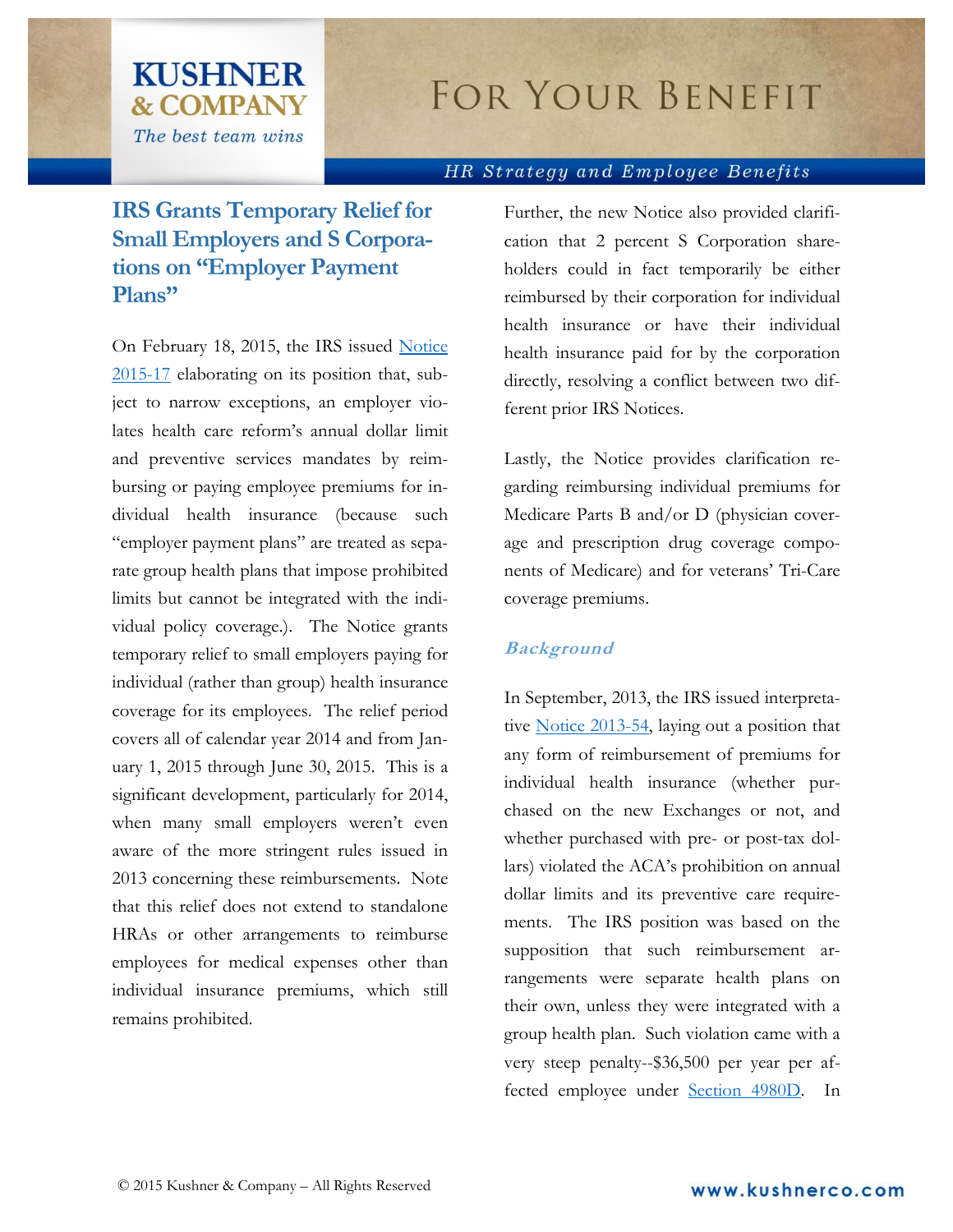subsequent guidance, the IRS reiterated its position and provided employers with warnings that the 4980D penalties would apply for virtually any violation of Notice 2013-54.

Under the new Notice, the IRS grants temporary relief from these draconian penalties for a relatively short period of time only for employers with fewer than 50 full-time equivalents (FTEs). FTEs are all full-time employees (those regularly scheduled to work 30 or more hours per week) plus the sum of all other employees' hours in any given month divided by 120. Employers with 50 or more FTEs are known as Applicable Large Employers (ALEs), and the relief provided in the new Notice does not apply to them.

The relief granted to non-ALEs allows for reimbursement of individual health premiums for all of calendar year 2014 and for the period from January 1, 2015 through June 30, 2015, as long as the employer was not an ALE on any day during either 2014 or the first six months of 2015. In an odd twist, the Notice doesn't contemplate that in order to comply after June 30, 2015, a small employer might choose to offer group health coverage on a non-calendar year basis, resulting in a conflict with the Act's required guaranteed issue and guaranteed renewal provisions during a onemonth window from November 15 through December 15 of each year.

#### **Sub S Shareholder Clarification**

Prior IRS guidance [\(Notice 2008-1\)](http://www.irs.gov/irb/2008-02_IRB/ar10.html) provided scenarios whereby Subchapter S corporation shareholders of two percent or greater could either have their S corporation pay for individual health premiums directly or reimburse the S corporation shareholder for such individual premiums and claim a deduction on his or her 1040 tax return. The aforementioned Notice 2013-54 and subsequent clarifications in published FAQs appeared to conflict with this prior Notice. The new Notice 2015-17 provides temporary relief from this conflict through at least December 31, 2015 by enabling the prior mechanisms from 2008 to continue. The IRS also notes that it is considering providing guidance on this issue "shortly" for what will occur in 2016 and beyond.

### **Reimbursement of Premiums for Medicare Parts B and D**

The Notice goes on to provide guidance for purposes of complying with the annual limit and preventive services permitting an employer's reimbursement of Medicare Part B or Part D premiums to be integrated with another group health plan offered by the employer, but only if—

 The employer offers a group health plan (other than the premium reim-

**2**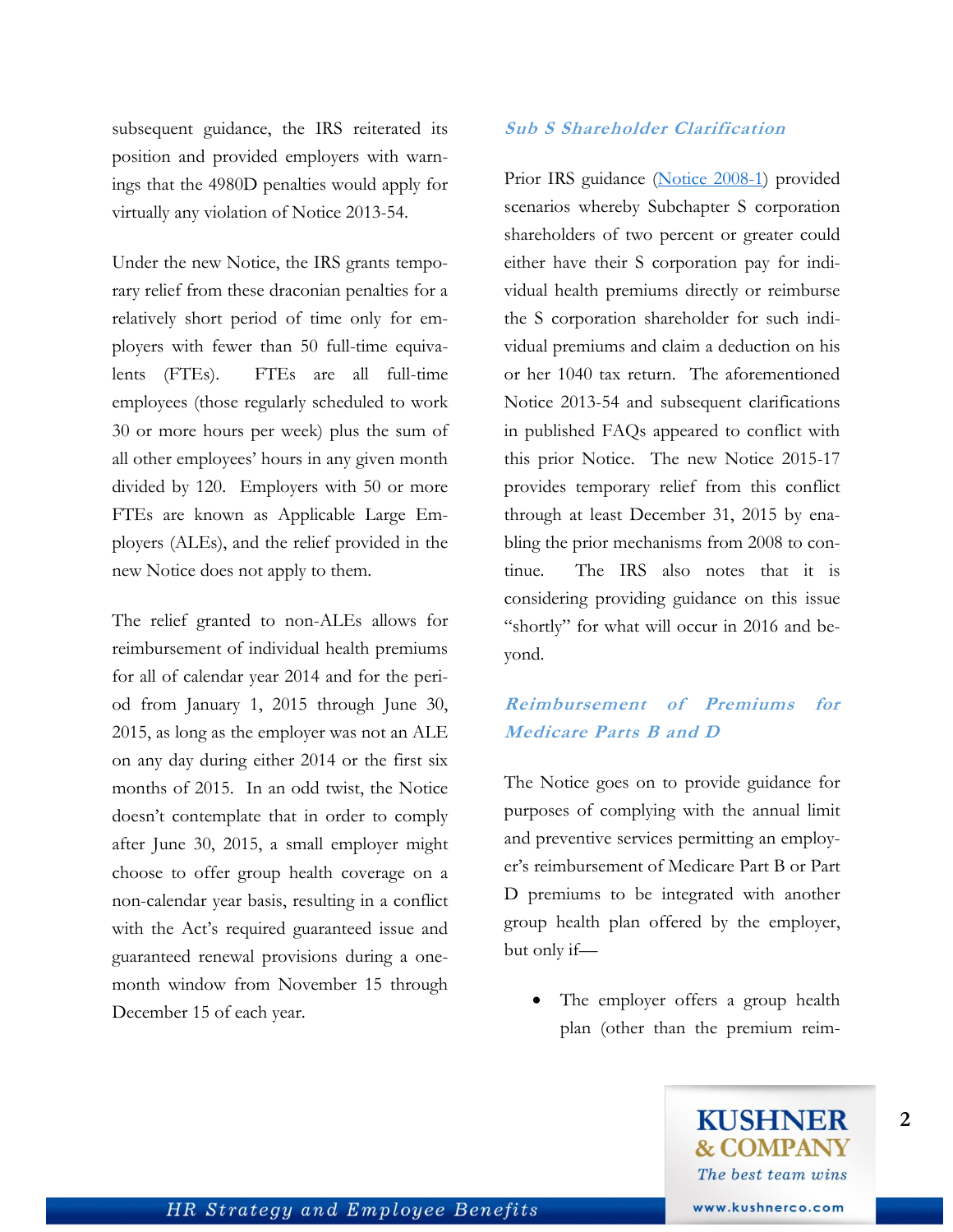bursement arrangement) to the employee that does not consist solely of excepted benefits and offers coverage providing minimum value;

- The employee participating in the premium reimbursement is actually enrolled in Medicare Parts A and B;
- Premium reimbursement is available only to employees who are enrolled in Medicare Part A and Part B or Part D; and
- Reimbursement is limited to Medicare Part B or Part D premiums and premiums for excepted benefits, including Medigap premiums.

Employers should note that these types of reimbursements are also subject to other rules, such as the Medicare Secondary Payor (MSP) rules affecting employers with 20 or more employees. For example, reimbursing Medicare premiums may violate the MSP provision that prohibits employers from offering incentives for individuals entitled to Medicare not to enroll in the employer's group health plan. Thus, this relief may be limited to employers that fall within an MSP exception, such as that available for certain small employers. If the integration criteria are not met, the arrangement would presumably violate the mandates in question, unless other relief applies. Note that retiree-only arrangements—in which not more than one active employee

participates—are not subject to these mandates and do not need the relief provided in the Notice 2015-17.

#### **Tri-Care Related HRAs for Veterans**

The Notice also permits an HRA that pays or reimburses medical expenses for employees covered by Tri-Care to be integrated with another group health plan offered by the employer for purposes of complying with the annual dollar limit and preventive services mandates. However, this relief is available only if—

- The employer offers a group health plan (other than the HRA) to the employee that does not consist solely of excepted benefits and offers coverage providing minimum value;
- The employee participating in the HRA is actually enrolled in Tri-Care;
- The HRA is available only to employees who are enrolled in Tri-Care; and
- Reimbursement is limited to costsharing and excepted benefits, including Tri-Care supplemental premiums.

Like the Medicare relief discussed above, this relief may have limited appeal since the Tri-Care incentive prohibition rules may restrict its use primarily to small employers. And, as with the Medicare relief, if the integration criteria are not met, the arrangement would pre-

**3**